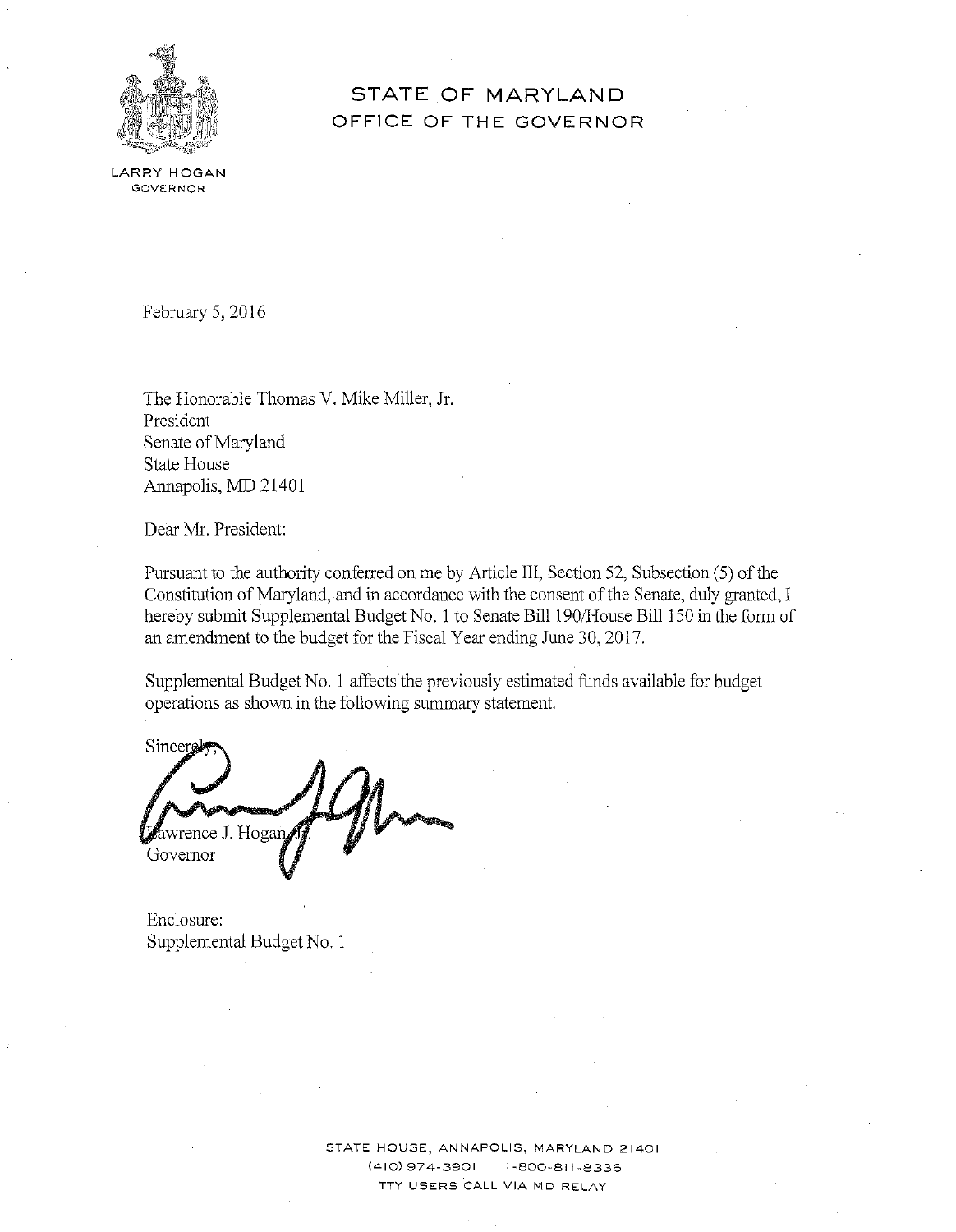

## **STATE OF MARYLAND OFFICE OF THE GOVERNOR**

LARRY HOGAN GOVERNOR

February 5, 2016

The Honorable Michael E. Busch Speaker Maryland House of Delegates State House Annapolis, MD 21401

Dear Mr. Speaker:

Pursuant to the authority conferred on me by Article III, Section 52, Subsection (5) of the Constitution of Maryland, and in accordance with the consent of the House of Delegates, duly granted, I hereby submit Supplemental Budget No.! to Senate Bill 190/House Bill 150 in the form of an amendment to the budget forthe Fiscal Year ending June 30, 2017.

Supplemental Budget No. 1 affects the previously estimated funds available for budget operations as shown in the following summary statement.

Sincerel Hogan,

Enclosure: Supplemental Budget No. 1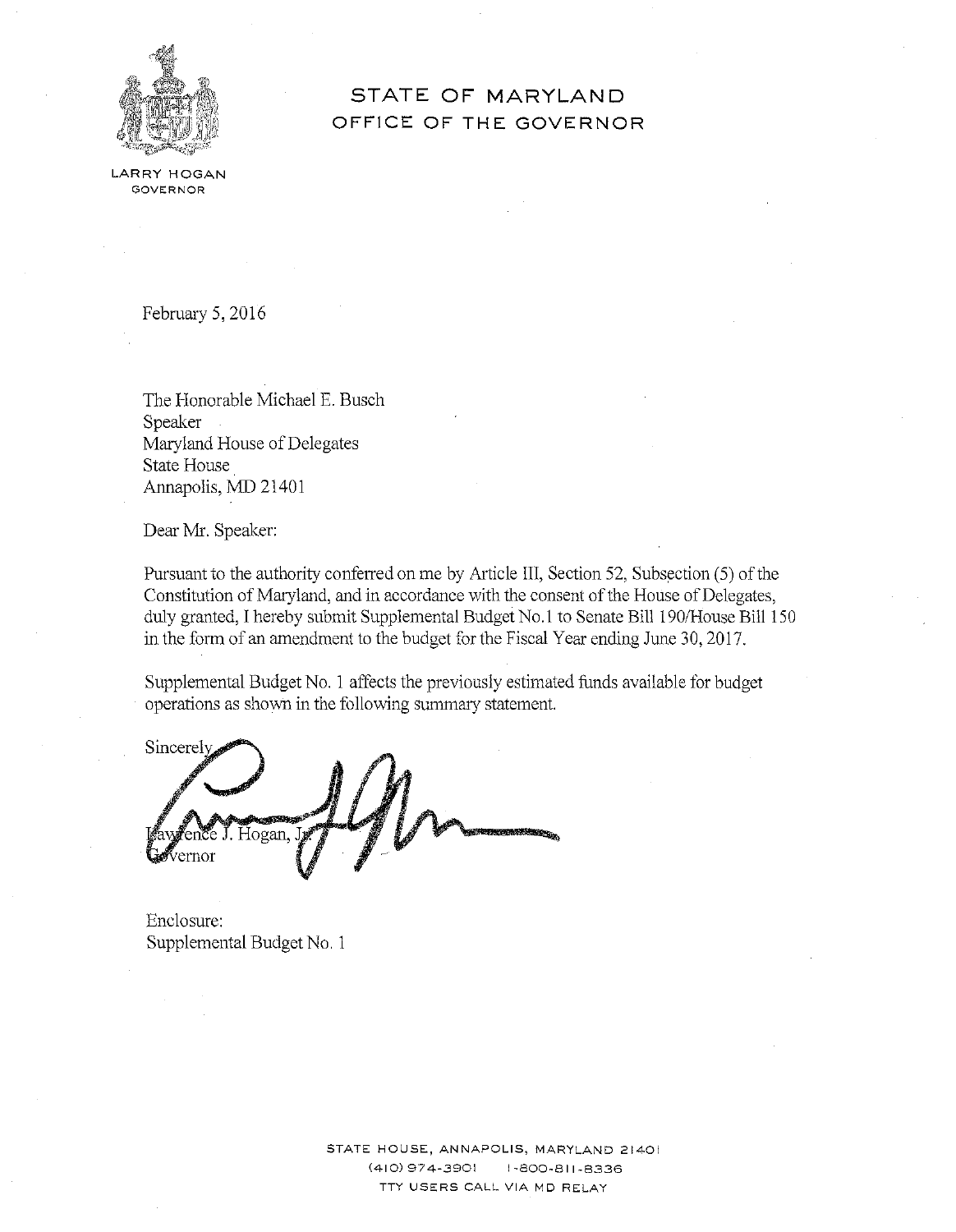#### SUPPLEMENTAL BUDGET NO. 1 - FISCAL YEAR 2017

Ladies and Gentlemen of the General Assembly:

Pursuant to the authority conferred on me by Article Ill, Section 52, Subsection (5) of the Constitution of Maryland, and in accordance with the consent of the (State Senate) - (House of Delegates), duly granted, I hereby submit a supplement to Senate Bill 190 and/or House Bill 150 in the form of an amendment to the original budget for the Fiscal Year ending June 30, 2017.

Supplemental Budget No. 1 will affect previously estimated funds available for budget operations as shown on the following summary statement.

#### SUPPLEMENTAL BUDGET SUMMARY

**Sources:** 

#### Estimated general fund unappropriated balance July 1, 2017 (per Original Budget) 449,457 ,516

Uses:

General Funds 15,000,000

Revised estimated general fund unappropriated balance July 1, 2017. 434,457,516

1

15,000,000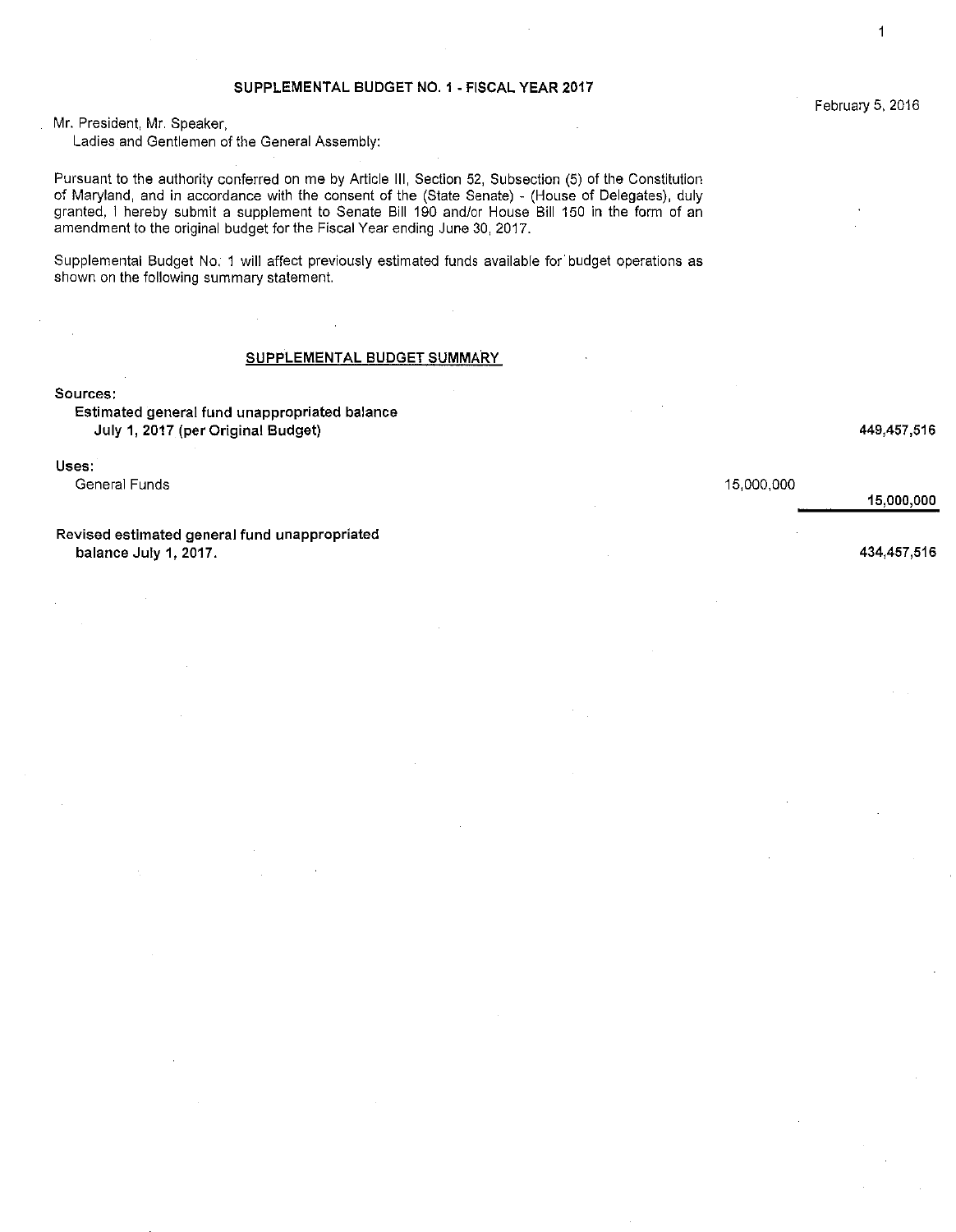#### **1. MOOF03.04 Family Health and Chronic Disease Services**

In addition to the appropriation shown on page 58 of the printed bill (first reading file bill), to provide an operating grant to the Board of Directors of the University of Maryland Medical System to assist in the transition to a new Prince George's County Regional Medical System.

Object .12 Grants, Subsidies and Contributions 15,000,000 15,000,000

General Fund Appropriation 15,000,000 and 15,000,000 and 15,000,000 and 15,000,000

It is intent of the Administration that a grant to the Board of Directors of the University of Maryland Medical System shall be provided from fiscal 2018 to 2021. The grants shall be \$15,000,000 in fiscal 2018, \$15,000,000 in fiscal 2019, \$5,000,000 in fiscal 2020, and \$5,000,000 in fiscal 2021.